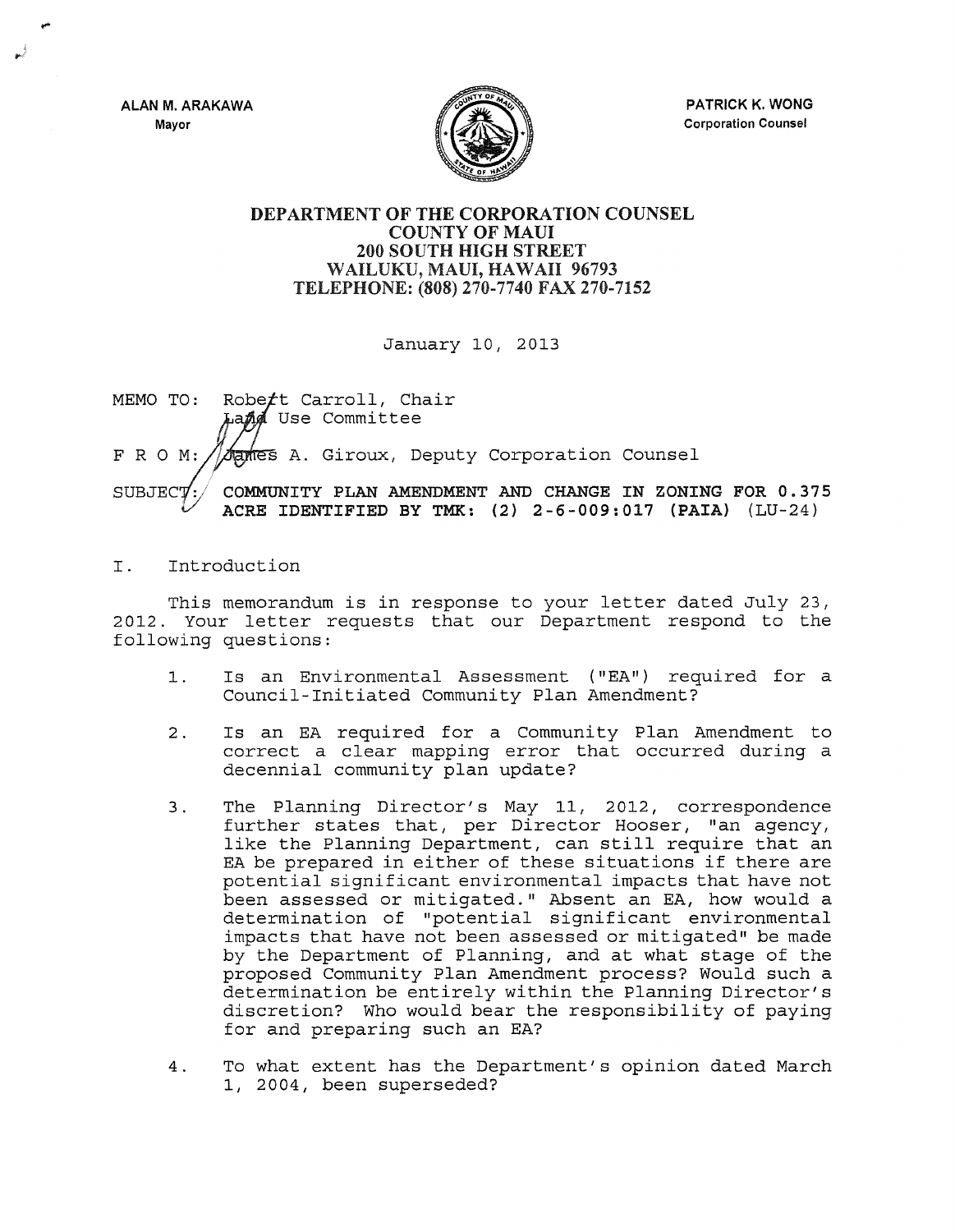Robert Carroll, Chair January 10, 2013 Page 2

II. Background

The Land Use Committee is in receipt of County Communication 11-317, from Councilmember Mike White, transmitting a proposed resolution entitled "REFERRING TO THE MAUI PLANNING COMMISSION PROPOSED BILLS TO ENACT A COMMUNITY PLAN AMENDMENT AND A CHANGE IN ZONING FOR TAX MAP KEY NUMBER (2) 2-6-009:017, PAIA, MAUI, HAWAII."

On January 6, 2012, the Council adopted Resolution 12-1, referring the proposed Community Plan Amendment and Change in Zoning bills to the Maui Planning Commission. The Land Use Chair anticipates the proposed bills will be returned in the near future<br>with the Maui Planning Commission's recommendations. To the with the Maui Planning Commission's recommendations.<br>Chair's knowledge, no EA has been conducted in connect knowledge, no EA has been conducted in connection with this proposed Community Plan Amendment.

By correspondence dated May 11, 2012, the Planning Director informed his staff of the following: "Director Hooser confirmed that an EA would not be triggered (a) to correct clear mapping errors that occurred during decennial community plan updates and (b) for community plan amendments initiated by the County, whether by the Council or the Administration."

The Council has been operating in accordance with the March 1, 2004 opinion from the Department of the Corporation Counsel. The opinion dealt with a situation in which the County admitted to The proposed Community Plan Amendment was initiated by a Council member.

III. The Community Plan Amendment for Tax Map Key Number (2} 2-6- 009:017, Paia, Maui, Hawaii does not require an EA pursuant to Chapter 343, Hawaii Revised Statutes ("HRS").

Section  $343-5(a)$  (6), HRS, states that, except as otherwise provided, an environmental assessment shall be required for actions that:

(6) Propose any amendments to existing county general plans where such amendment would result in designations other than agriculture, conservation, or preservation, **except actions proposing any new county general plan or amendments to any existing county general plan initiated by a county; <sup>1</sup>**

<sup>&</sup>lt;sup>1</sup>In Maui County, Community Plans are part of the general plan. Section 8-8.5(6), Revised Charter of the County of Maui (1983), as amended and Maui County Code Section 2.80B.030(B}.